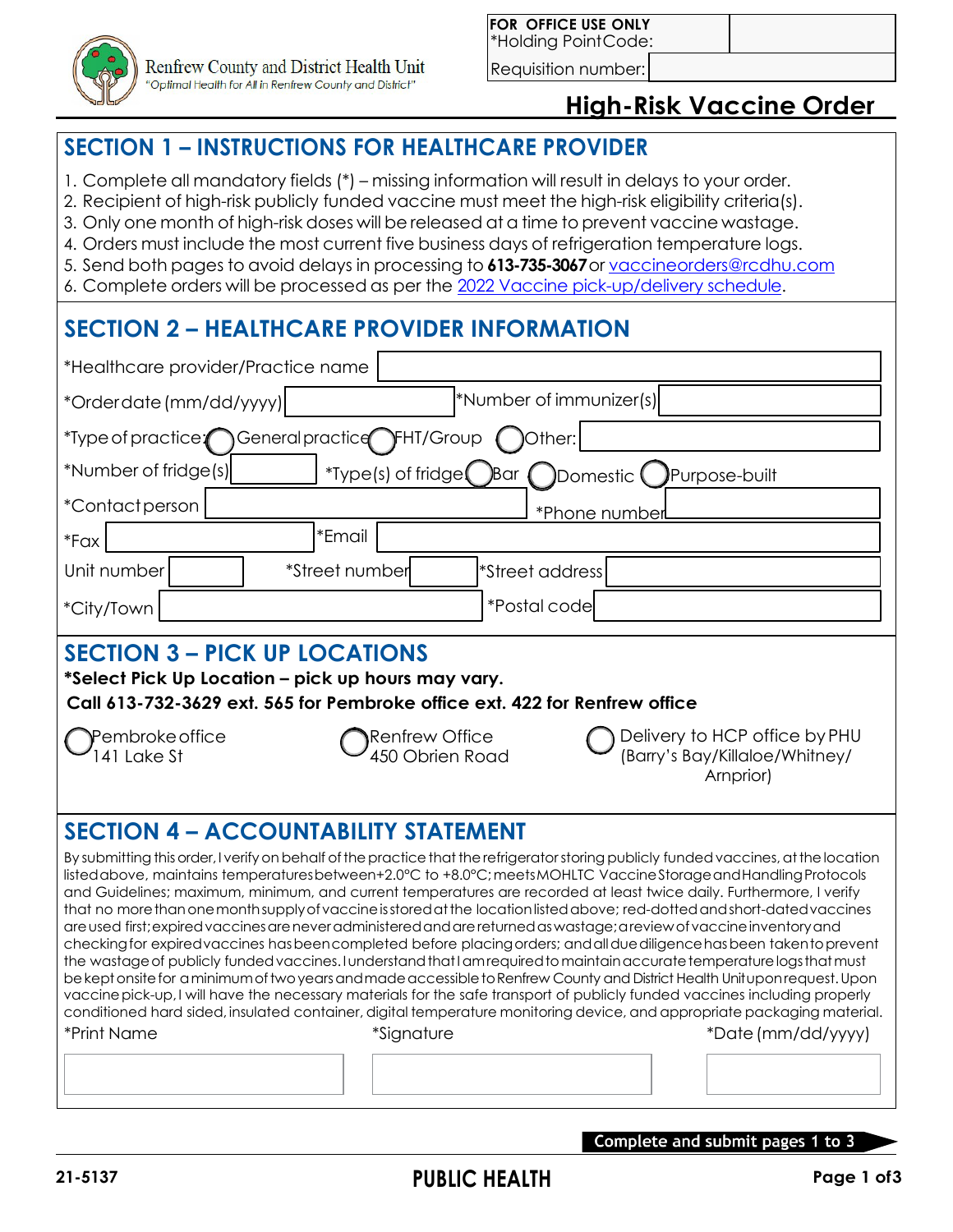

## **High-Risk Vaccine OrderForm**

|                                                              |                       |                                   |                                                                  |      | <b>SECTION 5 - REQUEST (Please circle dose being requested)</b>                                                                                                                                                                |  |  |
|--------------------------------------------------------------|-----------------------|-----------------------------------|------------------------------------------------------------------|------|--------------------------------------------------------------------------------------------------------------------------------------------------------------------------------------------------------------------------------|--|--|
| <b>Vaccine</b><br>Product<br>(subject<br>to<br>availability) | Recipient<br>Initials | <b>Date</b><br>Of<br><b>Birth</b> | <b>Fill in dates</b><br>of previous<br>doses given<br>(mm/dd/yy) |      | <b>High-Risk Eligibility Criteria</b><br>(Check all that apply)                                                                                                                                                                |  |  |
| Meningoco                                                    |                       |                                   | Dose                                                             | Date | Eligibility Age Group: 2 months to 17 years                                                                                                                                                                                    |  |  |
| ccal B<br>(Bexsero <sup>®</sup>                              |                       |                                   | 1                                                                |      | (2to4doses, depending on the age at the time of the<br>1st dose)                                                                                                                                                               |  |  |
|                                                              |                       |                                   | $\overline{2}$                                                   |      | Acquired complement deficiencies (e.g.,                                                                                                                                                                                        |  |  |
|                                                              |                       |                                   | 3                                                                |      | receiving eculizumab)<br>Asplenia (functional or anatomic)                                                                                                                                                                     |  |  |
|                                                              |                       |                                   | 4                                                                |      | Cochlear implant recipients (pre/post implant)<br>Complement, properdin, factor D or primary<br>antibody deficiencies<br>Human Immunodeficiency Virus (HIV)                                                                    |  |  |
|                                                              |                       |                                   |                                                                  |      | Forreason not listed above, please call 613-<br>732-3629 ext. 565                                                                                                                                                              |  |  |
| Meningoco                                                    |                       |                                   | Dose                                                             | Date | Eligible Age Group: 9 months and older                                                                                                                                                                                         |  |  |
| $ccalC -$<br><b>ACYW-135</b>                                 |                       |                                   | 1                                                                |      | (1 to 4 doses, depending on the age at the time of the<br>1st dose)                                                                                                                                                            |  |  |
| (Nimenrix®,<br>Menactra®)                                    |                       |                                   | $\overline{2}$                                                   |      | Note: individuals>55 years will be supplied<br>Nimenrix®/Menactra® in substitution of Menomune®.                                                                                                                               |  |  |
|                                                              |                       |                                   | 3                                                                |      | Acquired complement deficiencies (e.g.,<br>receiving eculizumab)                                                                                                                                                               |  |  |
|                                                              |                       |                                   | $\overline{4}$                                                   |      | Asplenia (functional or anatomic)                                                                                                                                                                                              |  |  |
|                                                              |                       |                                   | <b>Booster</b>                                                   |      | Cochlear implant recipients (pre/post implant)<br>Complement, properdin, factor D or primary<br>antibody deficiencies<br>Human Immunodeficiency Virus (HIV)<br>For reason not listed above, please call<br>61332-3629 ext. 565 |  |  |
| Human                                                        |                       |                                   | Dose                                                             | Date | Eligible Age Group: 9 to 26 years                                                                                                                                                                                              |  |  |
| Papillomavir<br>us (HPV)                                     |                       |                                   |                                                                  |      | Eligible Gender: Male<br>$(3$ doses)                                                                                                                                                                                           |  |  |
| (Gardasil<br>9®)                                             |                       |                                   | $\mathbf{2}$                                                     |      | Men who have sex with men (MSM)                                                                                                                                                                                                |  |  |
|                                                              |                       |                                   | 3                                                                |      | For reason not listed above, please call 613-<br>732-3629 ext. 565                                                                                                                                                             |  |  |
| <b>Hepatitis A</b><br>Virus                                  |                       |                                   | Dose                                                             | Date | Eligible Age Group: 21 year<br>(2 doses)                                                                                                                                                                                       |  |  |
| (Avaxim®,<br>Havrix <sup>®</sup> ,                           |                       |                                   | 1                                                                |      | Intravenous drug use<br>Liver disease (chronic), including                                                                                                                                                                     |  |  |
| Vaqta®)                                                      |                       |                                   | $\overline{2}$                                                   |      | hepatitis B and C<br>Men who have sex with men (MSM)                                                                                                                                                                           |  |  |
|                                                              |                       |                                   |                                                                  |      | For reason not listed above, pleasecall 613-<br>732-3629 ext. 565                                                                                                                                                              |  |  |
|                                                              |                       |                                   |                                                                  |      |                                                                                                                                                                                                                                |  |  |